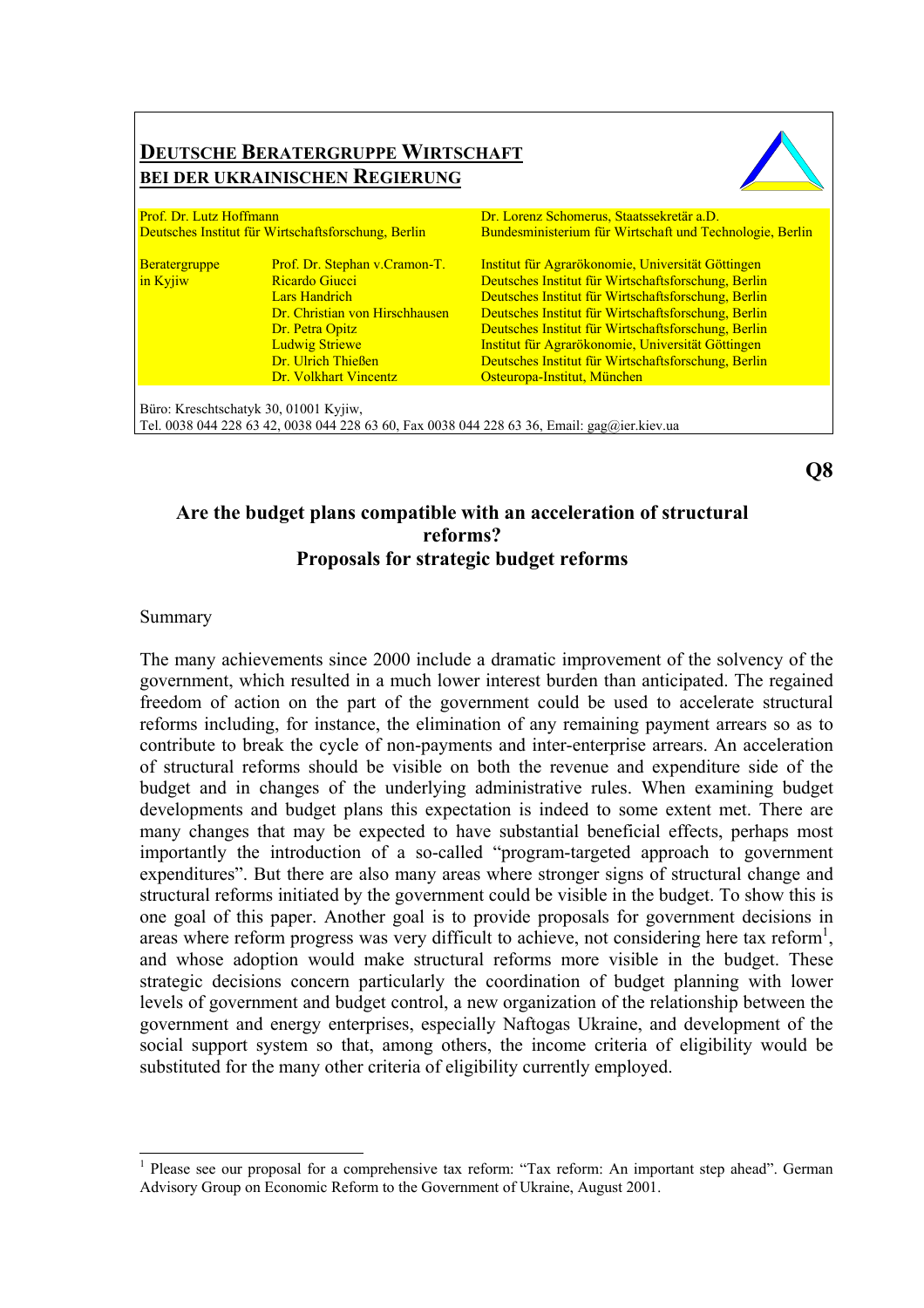### 1. Introduction

The goal of this paper is to contribute to compatibility of the budget plans with the policies of structural reform. The discussion begins with a brief review of the underlying main medium-term macroeconomic assumptions and the use of potential "windfall gains" during the current year as a result of some better than expected developments, mainly concerning lower than expected interest expenditures. The question is then asked to what extent the budget plans for revenues and expenditures are compatible with the expectation of accelerated structural reforms. Finally, further reform proposals are made, that could be expected to improve this compatibility.

## 2. Underlying basic macroeconomic assumptions

Due to the improvement of the economic development during 2001 the government adjusted its basic macroeconomic forecasts for 2001 and 2002 concerning real economic growth, inflation and the Hrivnia/US-Dollar exchange rate:

|                     |       |          | Earlier official forecal Revised official for Official forecast for 2 |
|---------------------|-------|----------|-----------------------------------------------------------------------|
| Indicator           | 2001  | for 2001 |                                                                       |
| GDP real growth     | $4\%$ | $7.3\%$  | $6.0\%$                                                               |
| CPI year on year    | 13.6% | 12.3%    | 9.8%                                                                  |
| PPI year on year    |       | $7.0\%$  | $6.5\%$                                                               |
| Exchange rate, UAH/ |       |          |                                                                       |
| average             | 5.7   | 5.46     | 5.75                                                                  |

Official forecasts of major economic indicators for 2001 and 2002:

For both years the real growth assumption was considerably raised, expected inflation was lowered and the expected average exchange rate for 2002 was recently somewhat raised.

It is clear that due to the significantly more favorable than expected economic development during the first 8 months of 2001 the basic macroeconomic assumptions for 2001 had to be revised. However, there has been a substantial downward revision of forecasts for the economic development during 2001 and 2002 of major Western and Asian trading partner countries of Ukraine and for growth of world trade. The only exception is Russia, whose importance for Ukraine's exports rose considerably since 2000. However, the growth of Ukrainian exports to Russia is unfortunately severely inhibited by voluntary export restraints concerning important steel goods, and Russia's economic growth and its imports from Ukraine may be adversely affected should the oil price remain relatively low.

Moreover, Ukraine's important exports of agricultural goods during 2001 are restraint by a lack of competition and effective restrictions<sup>2</sup>. Evidence for these restrictions is the current domestic price level for major agricultural export goods that is substantially below the price level on international markets for these goods. This price decline may have adverse consequences for the production and supply of agricultural goods during 2002. The price decline below international market prices may be interpreted as one example of lagging progress of structural reforms that could inhibit economic growth in Ukraine. Other examples of lagging structural reforms may concern the energy sector (improvement of the regulatory policies concerning electricity tariffs and transport, transparent privatization of energy distribution companies, implementation of coal sector restructuring), banking system

<sup>&</sup>lt;sup>2</sup> See German Advisory Group on Economic Reform, "Ernstfall Rekordernte: Was läuft schief auf den ukrainischen Getreidemärkten?, September 2001. (Record harvest in 2001: What went wrong on Ukraine's markets for grain?)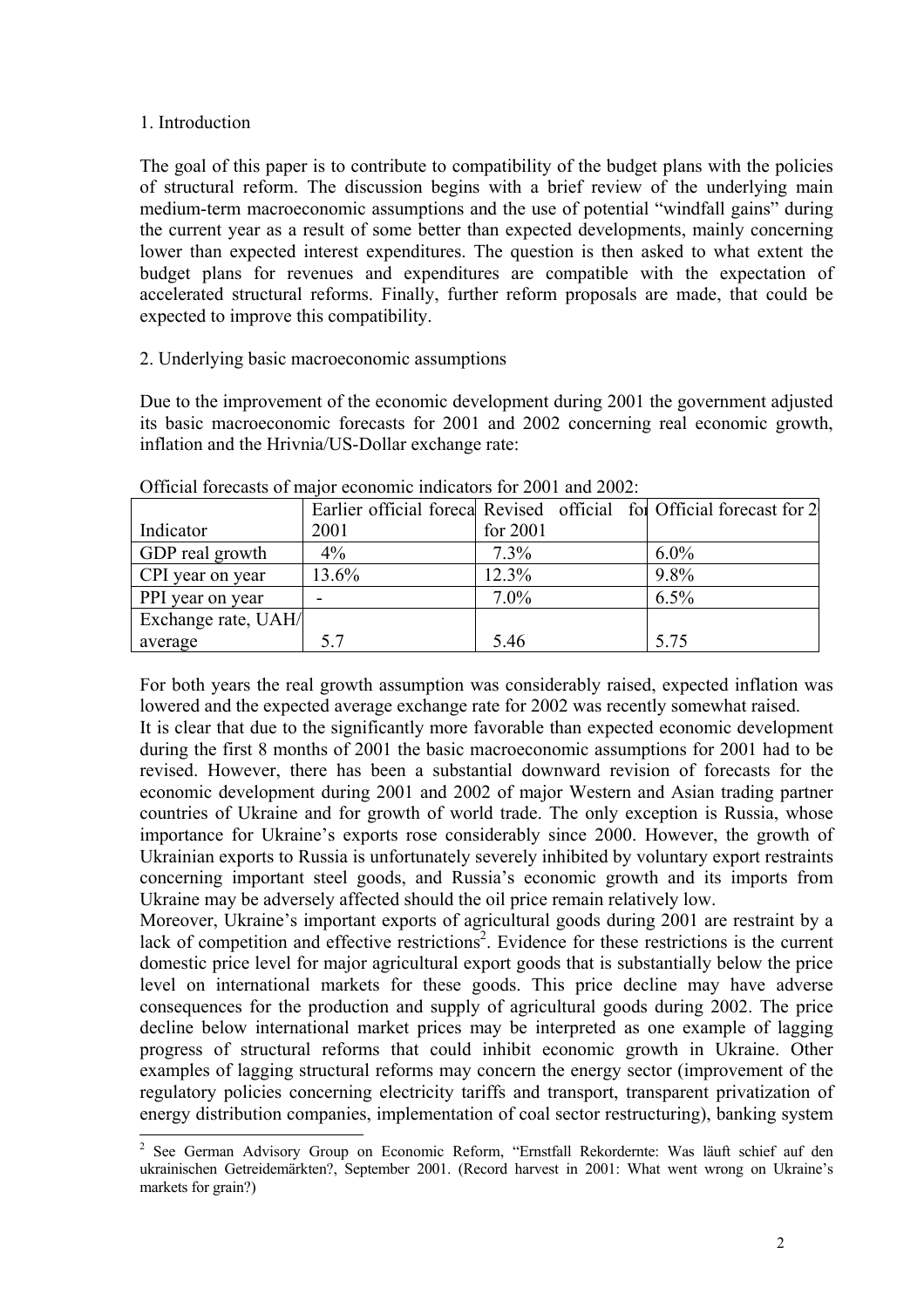reform (implementation of an improved deposit insurance system, strengthened restructuring of banks with foreign banks as advisors, simplification of payments in the banking system), promotion of foreign investment through improvements of the legal system and not through tax privileges and additional special economic zones, promotion of competition through lowering entry and exit barriers, and also importantly the fiscal area (implementation of a tax reform that broadens and simplifies the tax base and reduces several tax rates). In light of

- the downward revision of expected growth in major trading partners of Ukraine,
- the uncertainty concerning exports to Russia,
- the necessity to maintaining export competitiveness, which may require some moderate nominal devaluation vis-à-vis the US-Dollar and the Euro, and
- in order to prevent downward adjustments of government expenditures during 2002,

it may be important to plan the budget 2002 on the basis of conservative growth and exchange rate estimates. Hence, the growth estimate of 6% for 2002 could be rather optimistic. However, the upward adjustment of the expected exchange rate vis- $\dot{a}$ -vis the US-Dollar for 2002 from 5.6 to 5.75 is in our view a reasonable and adequate policy assumption. Together with the inflation forecasts it implies that the real currency appreciation vis-à-vis the US-Dollar during  $2002$  would amount to merely about 0.5-3% vis- $\hat{a}$ -vis the US-Dollar during 2002 so that the considerable real currency appreciation during 2000 and 2001 would not continue. Such a small real currency appreciation is likely to prevent a loss of Ukraine's external competitiveness. This assumes that average productivity in Ukraine's industry will increase somewhat more than in the major western and Eastern trading partner countries so as to compensate a small real currency appreciation. Thus, in order to facilitate a sustainable growth performance it appears very reasonable to accelerate structural reforms and productivity growth and simultaneously to attempt to prevent a real currency appreciation in excess of the difference between Ukraine's expected productivity growth rate and the productivity growth rate in major trading partner countries by way of continued accumulation of foreign currency reserves.<sup>3</sup>

3. "Windfall gains" during 2001

 $\overline{a}$ 

During 2001 the exchange rate depreciated less and growth was higher than expected causing especially debt service payments to be less than planned (by 1.5 billion Hrivnias) and some tax revenues to be higher than planned (especially PIT and "own revenues of budgetary agencies"). Thus, despite the large shortfall of privatization revenues, overall government revenues are only slightly below plan as are total expenditures.

To the extent that these "windfall gains" in the form of lower than expected budget expenditures cause a higher than expected budget surplus, it could be considered to use them as a priority to reduce faster than planned the still remaining wage and other arrears of the government. This could increase the governments` credibility and contribute to stop the cycle of non-payments.

<sup>&</sup>lt;sup>3</sup> Currently, market forces may even wish a considerably higher real appreciation than the NBU is allowing. The NBU pursues, in our view, a very good policy of dampening the real appreciation of the Hrivnia through its buying of foreign currency while sterilizing the concomitant increase in the money supply. However, the real currency appreciation that might occur if the NBU would not buy US-Dollars could be too strong in the sense of damaging Ukraine's export competitiveness. This could cause overvaluation and later increasing instability as had occurred during 1998.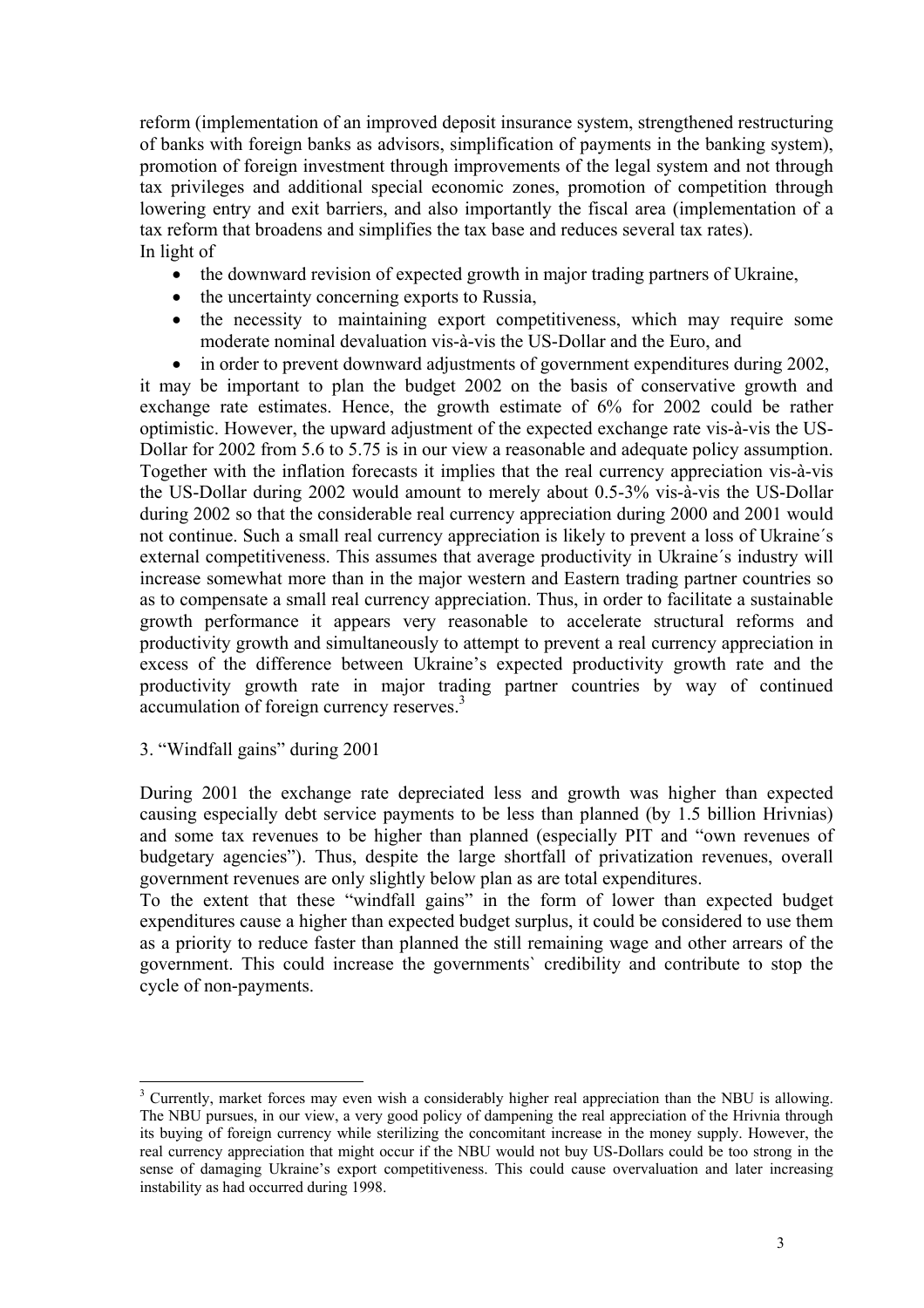- 4. Compatibility of planned budget policies with structural reforms
- a) Basic assumptions and tax reform

Given the uncertainties and risks for growth described above, we propose to apply conservative plans for revenues<sup>4</sup> and thus also for expenditures. Since prior to the upcoming elections an agreement on the crucially important broadening of the tax base may not be possible, we agree that it may be preferable to plan the budget 2002 on the basis of the existing legislation without any tax changes. We see the danger that if substantial tax rate cuts are implemented without simultaneously reducing the long list of tax privileges, not only will the further improvement of the budget balance be jeopardized but also a unique opportunity of broadening the tax base in return for tax cuts would be forgone. Since tax rates cannot be lowered indefinitely, such an opportunity would not appear again. However, the assumption of a fully implemented tax reform by 2003 and corresponding preparation of the medium term-budgets as well as the distribution of these medium-term budgets in parliament could appear important so as to promote the discussion of a broad based tax reform with parliament.

### b) Revenues

 $\overline{a}$ 

The revenue plan 2002 incorporates several very commendable technical improvements, most importantly the elimination of privatization revenues from the normal government revenues and showing them as a financing item of the budget balance, and the complete elimination of the social insurance system from the budget. However, there are significant problems on the revenue side, which would need to be addressed by particular fiscal and economic policies:

- The decline of VAT and excise revenues as a share of GDP continues. With regard to VAT the main reason for the relatively low share of these very important revenues appears to be the existing exemptions. There may also be a significant problem of tax avoidance or fraud. With regard to excises a problem may be seen in tax rates, which are relatively low by international comparison.<sup>5</sup>
- Non-tax revenues from property and entrepreneurial activity have been persistently and substantially below their expected amounts and dividend revenues from the still large holdings by the government of commercial enterprises have been very low: For instance, regarding 2002 dividend revenues in the amount of only 480 million Hrivnias are planned. For 2001 about the same amount was planned but actual revenues during the first 8 months of 2001 were even much lower than expected and amounted to less than 70 million Hrivnias. This points to the necessity to further improve both the control of government owned enterprises and of the management of share holdings.
- The planned and actual revenues from transit of oil and gas have substantially risen during recent years but they still appear to be lower than plausible calculations would suggest. Such calculations make two main assumptions: First, the gas, which is received as a transit fee, would be sold at market prices. This has been an explicit policy goal

<sup>&</sup>lt;sup>4</sup> This refers especially concerning privatization revenues, which have been consistently overestimated in the past.

<sup>5</sup> However, it is true that simply raising these relatively low rates could even worsen the significant problem of smuggle to the detriment of domestic production. Therefore, increases in these rates should be decided upon after consultation of the domestic producers of the goods in question because these producers made technical proposals on how to improve the excise tax system and border controls.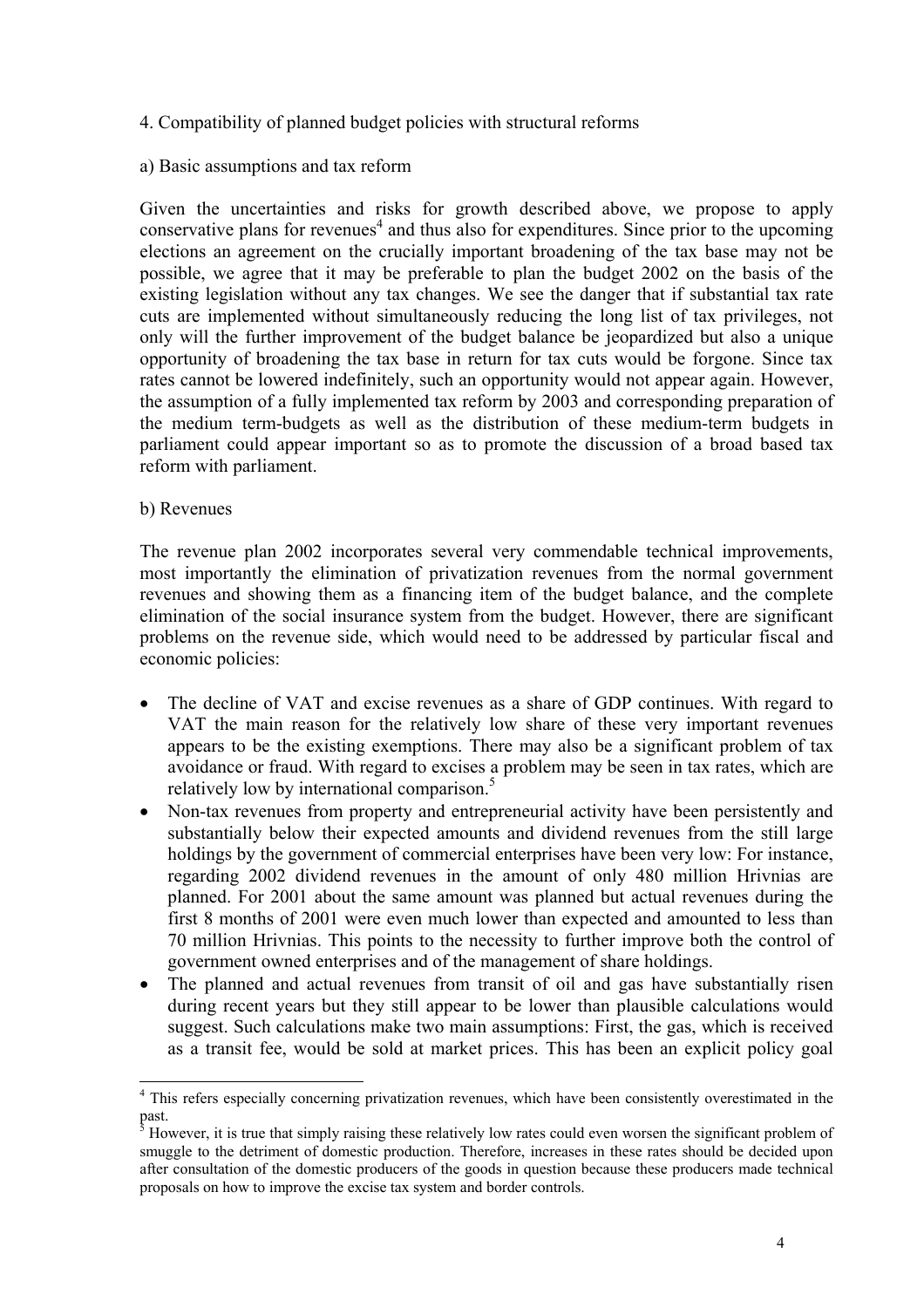since some time. Second, there are no mutual settlements between energy companies, other enterprises and the government, so that the subsidies for energy consumption of households are paid for by the government in cash or by vouchers only to households eligible for support. These costs would fully appear on the expenditure side of the budget. Under these assumptions and applying a market price of about 50 US-Dollars per 1000 cm<sup>3</sup> natural gas (which is substantially below an average world market price) one could expect net revenues from the transit (after deducting costs incurred and taxes paid by Naftogas Ukraine) of about 550 million US-Dollars, which would amount to 3.16 billion Hrivnias when using the official expected average exchange rate of 5.75 for 2002. This would be 920 million Hrivnias more than foreseen in the budget 2002 (only concerning gas transit revenue). Of course, it is not possible to plan unrealistically high revenues. Actual receipts from Naftogas Ukraine have always been substantially lower than planned ones. Therefore the revenue discrepancy discussed here may underline the importance of adjusting government policies so that the assumptions made in the above calculation could be fulfilled. An additional problem concerning the revenues from the transit fee is that a substantial part of these revenues is not received in cash by the government. Instead this claim by the government is used as a basis for mutual settlements to cancel the government's debt to enterprises that supply consumers with gas and electricity at subsidized prices on account of the income support program for private households. However, these mutual settlements may not be consistent with the policy of prohibiting mutual settlements in general (article 6 and article 39 of the budgets 2001 and 2002, respectively). This prohibition is crucial because of the many disadvantages of mutual settlements for budget revenues and for transparent and consistent government policies.

- During 2001 additional mutual settlements, which may not be consistent with their general prohibition given in article 6, occurred by an order of the Cabinet of Ministers: Debt of the government to metallurgical enterprises (VAT reimbursement payments) was canceled by simultaneously also canceling debt of these enterprises to energy supplying enterprises and tax debt of the latter to the government.
- The "State Committee on Material Reserves", which had been planned in 1999 to gradually reduce its activities and be phased out, is now planned to increase very substantially its activities with a balanced budget of about 660 million Hrivnias. The major problematic aspect of this fund is its potential for interfering in markets and their functioning and in influencing decision making on the part of enterprises, so that they may be distracted from concentrating on improving productivity and product quality. Hence, even if the budget of the State Reserve would be very small, detrimental effects of this institution on the functioning of markets could be significant.
- The so-called "own funds of budgetary agencies" are planned for 2002 to have substantially higher revenues. They are to a large extent fees charged by the education and health sector. Of course, the system of these fees is a complicated question, which cannot be discussed here, and it also true that in the past the government had been asked to include all off-budget funds into the consolidated budget. However, since the government does not manage these own funds of budgetary agencies and has relatively little control over them, it may be questionable whether these revenues should be included in the consolidated budget. This question arises also for another important reason: If higher own funds for health and educational institutions are planned, then the financing of increases in health and education expenditures could be seen in these higher own funds. But preventing low-income households from paying higher fees for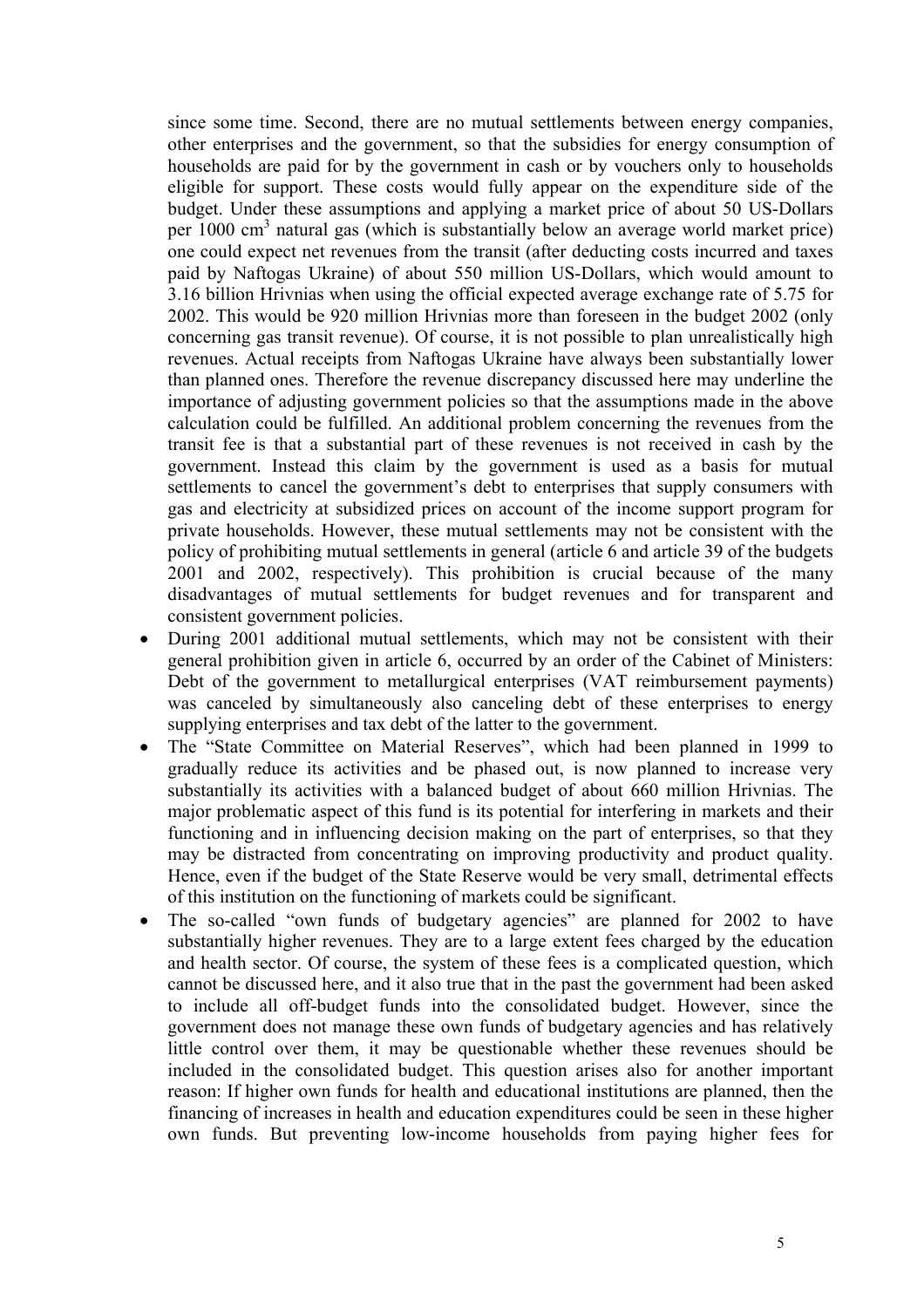education and health should be a policy goal. $<sup>6</sup>$  But also in case the own funds of</sup> budgetary agencies would in the future not any more be included in the consolidated budget, the necessity of making the social support programs for low income households effective, i.e. shielding the households from too high fees for basic needs such as education and health care, may be seen as an important task for the government. This could be an explicit part of the development budget.

#### c) Expenditures

 $\overline{a}$ 

Crucial reforms have been initiated to improve the expenditure side of the budget: The introduction of a so-called "program-targeted approach to government expenditures"<sup>7</sup> is likely to improve the effectiveness of all government expenditures, particularly if it can be achieved to clearly define responsibilities. The classification of expenditures was further adjusted to Western standards and an improved development budget was formulated, which singles out and presents those expenditures that may be particularly important for economic development (it comprises about 12% of total government expenditures). However, despite these important reforms, there are several questions concerning important expenditure policies:

• The development budget defines many social and investment spending programs in all spheres of the economy, including investments in the health and education sectors and in environmental protection. However, those expenditures in the conventional consolidated budget, which are investment spending in a narrow sense, such as road maintenance, communications, transport, and construction, are reduced even in nominal terms and thus substantially in real terms. Their planned aggregate share in GDP declines below 1 percent and this during a time when many tax incentives exist whose goal is to attract private investment. There is thus the question whether those programs for industry, health, and education, which foresee rising fixed investment spending, can make up for the planned reduction in the investment spending on roads, transport, communications and construction. But even if total public fixed investment spending is rising, the importance of particularly investment in roads and transport for economic growth is undisputed and urgent in Ukraine<sup>8</sup>. Another important question concerns the efficiency of the planned investment spending. All investment expenditures should be based on prior cost-benefit analyses so that they are concentrated there, where they are expected to

<sup>&</sup>lt;sup>6</sup> Total spending for social support programs will be substantially increased. However, the social programs that aim at achieving the particular objective of protecting low-income households and granting them support for education and health care may be relatively small. For instance, regarding education the program that grants loans for university education is planned to amount to 15 million UAH in 2002. Regarding health treatment there is the promise of medical care free of charge, but payments for medicine and additional voluntary payments are common, that pose a problem for low-income households. A reform of the health sector is called for to introduce competition at all levels and a program to provide reasonable health insurance to low-income households.

 $<sup>7</sup>$  This approach implements earlier recommendations concerning the improvement of budget transparency,</sup> responsibility, and effectiveness of expenditures. It is planned to develop criteria, which allow assessing the results of a particular budget program. In the future all expenditures should be connected to a so-called "budget" distributor<sup>n</sup>, which can be a ministry or other agency, and which is responsible for fulfilling the respective budget program. Indicators for assessing the results, effectiveness and quality of the budget program should be monitored by the budget distributor and regularly reported to the Ministry of Finance. Also the process of control is planned to be changed such that not only the Ministry of Finance performs financial audits but also the National Accounting Chamber.

<sup>&</sup>lt;sup>8</sup> See: Dodonov, von Hirschhausen, Opitz, and Sugolov, Infrastructure Monitoring for Ukraine, Institute of Economic Research and Policy Consulting, Working Paper No. 8, Kiev, June 2001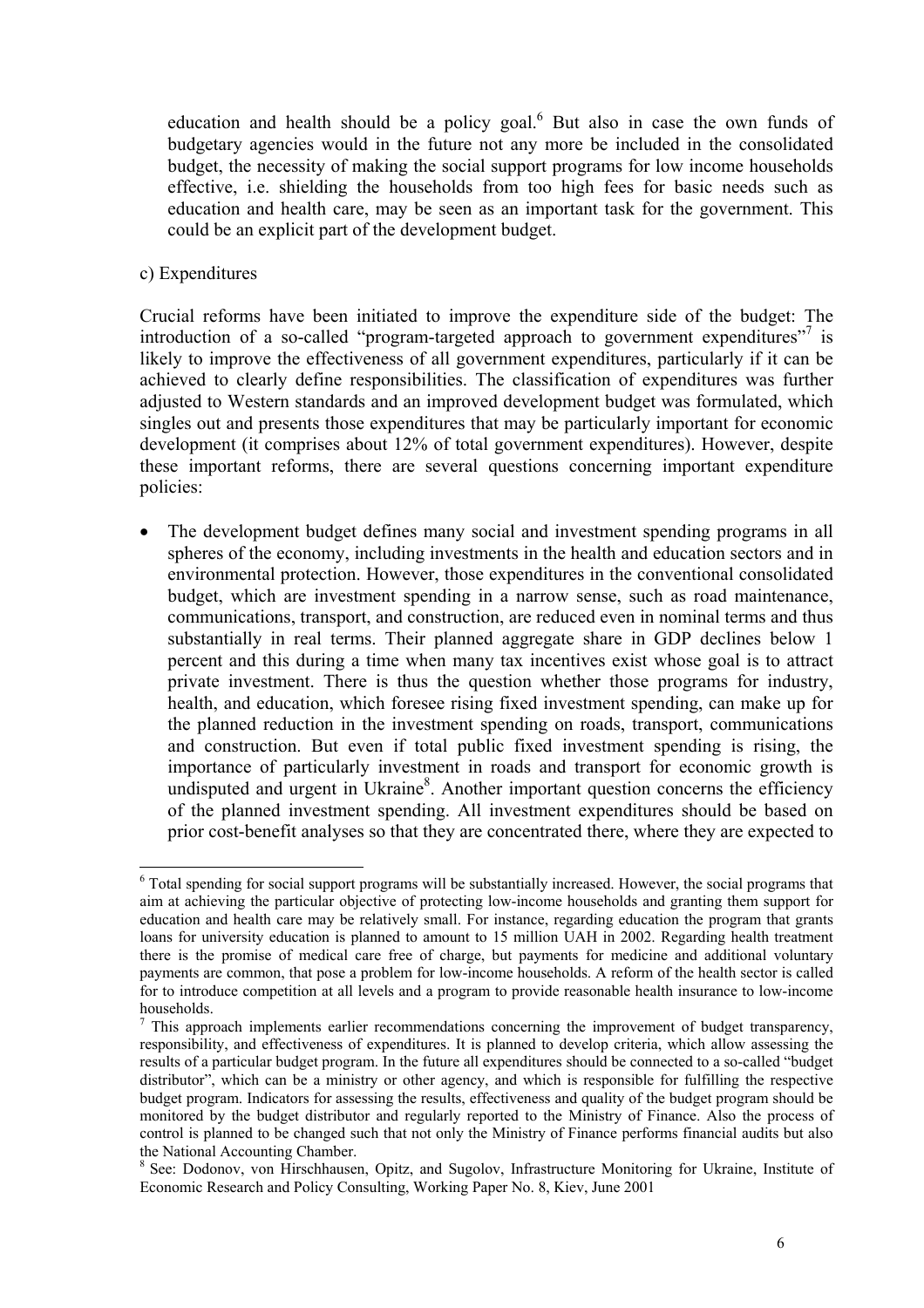have the largest beneficial effects. Therefore, it could be important to prepare in addition to the consolidated budget and the so-called development budget a medium-term plan for fixed investment spending of the government. This could also serve as a means to demonstrate to investors (domestic and foreign) the seriousness of the government to improve successively Ukraine's public infrastructure. Using scarce public funds for carefully planned public infrastructure investment could be more beneficial for long run economic growth than tax exemptions for an increasing number of special economic zones. Finally, after carefully reviewing the development budget, we did not find social programs that protect low-income households from fees charged in the health and education sectors (with the exception of the already mentioned 15 million UAH student loan program). Such programs may, however, be important in promoting broad based economic development.

- A recurring issue concerns significant deviations of several actual expenditure categories versus planned expenditures in the consolidated budget. In some cases the deviations were the result of developments, which could not be foreseen. But another important reason for such deviations is that expenditures of especially regional governments deviate persistently and significantly from the plans. This may suggest that the coordination at the planning stage of the budgets of the central and regional governments should still be further improved. This particular issue does not appear to be explicitly addressed in the "program-targeted approach to government expenditures" planned to be introduced in 2002.
- Regarding particular expenditures planned for 2002 several questions may arise:
	- The planned very substantial increases of real expenditures for defense, police and national security are substantially larger than those for education, health and social protection.
	- The planned substantial increase in expenditures for the coal sector could be an important contribution to economic development and beneficial structural change in the economy if these expenditures would primarily be used for restructuring of the coal sector so that this sector will eventually become independent from government support. But the part of these expenditures, which concerns subsidies and not support for restructuring is significantly raised and amounts to half of the total support to the coal sector. This raises the question whether inefficient mines will be able to use the funds to raise their output.
	- Spending for agricultural programs rises by 40% and to above 0.6% of GDP. When assessing these spending programs it needs to be considered that the agricultural sector is already largely tax exempt. In view of the massive social and employment problems confronting agriculture and rural areas in Ukraine (over 20% of the population are employed in agriculture, but this sector generates less than 15% of GDP), net payments to agriculture from the rest of the economy can be justified. However, such payments must be directed at accelerating structural change and creating a sound social net for those who lose employment in the process of restructuring, rather than perpetuating inequity by propping up inefficient farms and state institutions.
	- The current budget plan does not show expenditures for the elimination of government wage arrears.
- Although mutual settlements are prohibited, the expenditures for the subsidization of communal services and electricity consumed by eligible private households are largely not paid in cash but through mutual settlements between the enterprises that deliver those services, the government, and Naftogas Ukraine.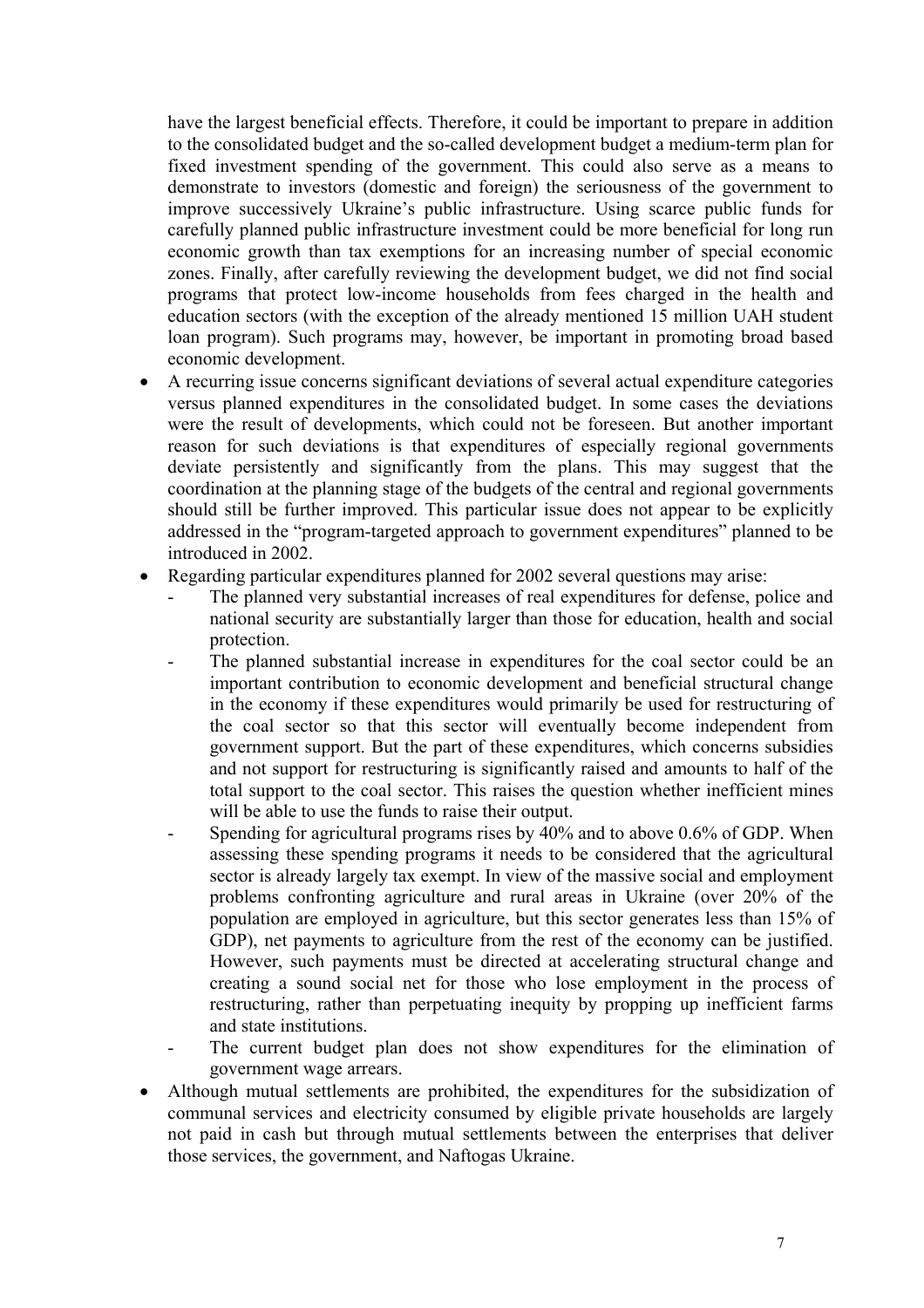- The overwhelming part of social support granted by the government (including tax privileges) is still provided to certain groups of the population (several groups of civil servants, certain pensioners, persons affected by the Tchernobyl accident, military employees etc.). The main point is that it is unclear whether these households would be eligible for social support if means testing would be applied. In addition, non-payment for communal services implies further social support from the government. This is because the government covers at least to some extent losses of energy, gas and heating companies incurred due to non-paying households. (The payments are often made in the form of tax write-offs, tax exemptions, and mutual settlements). Hence, the question arises whether the development of the social system from one, which grants support on the basis of many criteria unrelated to income to one, which is fully concentrated on providing support to low-income households, could be accelerated.
- 5. Three basic strategic decisions that could increase the compatibility of the budget with structural reforms

Considering that the introduction of the "program-targeted approach to government expenditures" in 2002 may be an important new instrument to improve the efficiency of government spending and thus may contribute to reduce the above discussed problems, we concentrate our conclusions on three groups of policies, where the experience shows that reform progress is very difficult to achieve and where reforms may not be implemented soon despite this new approach. This concerns, firstly, reforms of budget planning, implementation, and control, secondly, reforms, which aim at preventing mutual settlements, and thirdly, reforms of social support policies.

• Regarding the policies of budget planning, implementation, and control, the new "program-targeted approach to government expenditures" is likely to accomplish substantial improvements, especially if responsibilities will be clearly defined, and control rights of the court of auditors extended. But the approach should also include measures to improve the coordination process of budget planning between the central government and lower government levels. The reason for this is that a lack of understanding between the different levels of government at the stage of budget planning is a major explanation not only for the recurring large deviations of actual from planned government expenditures but also for debt incurred by budgetary agencies. This debt is later then paid off by the central government and often in the form of mutual settlements. A better ex-post evaluation of government spending, as foreseen in the new "programtargeted approach to government spending", will probably contribute to improve the budget planning process, because the additional information produced will facilitate planning decisions on spending. But improved coordination between the government levels does not only require better information, regular meetings, and medium-term plans instead of annual budgets and one year time horizons, but also a stable and reliable system of revenues for lower levels of government so that they have no incentives to behave "tactically", provide inaccurate information or withhold information etc. In this particular regard, the "program-targeted approach to government expenditures" may not help, because it does not address the questions of revenues of lower levels of government. In addition, the way information on government revenues and expenditures is collected and summarized at the "State Treasury" would need to be changed so that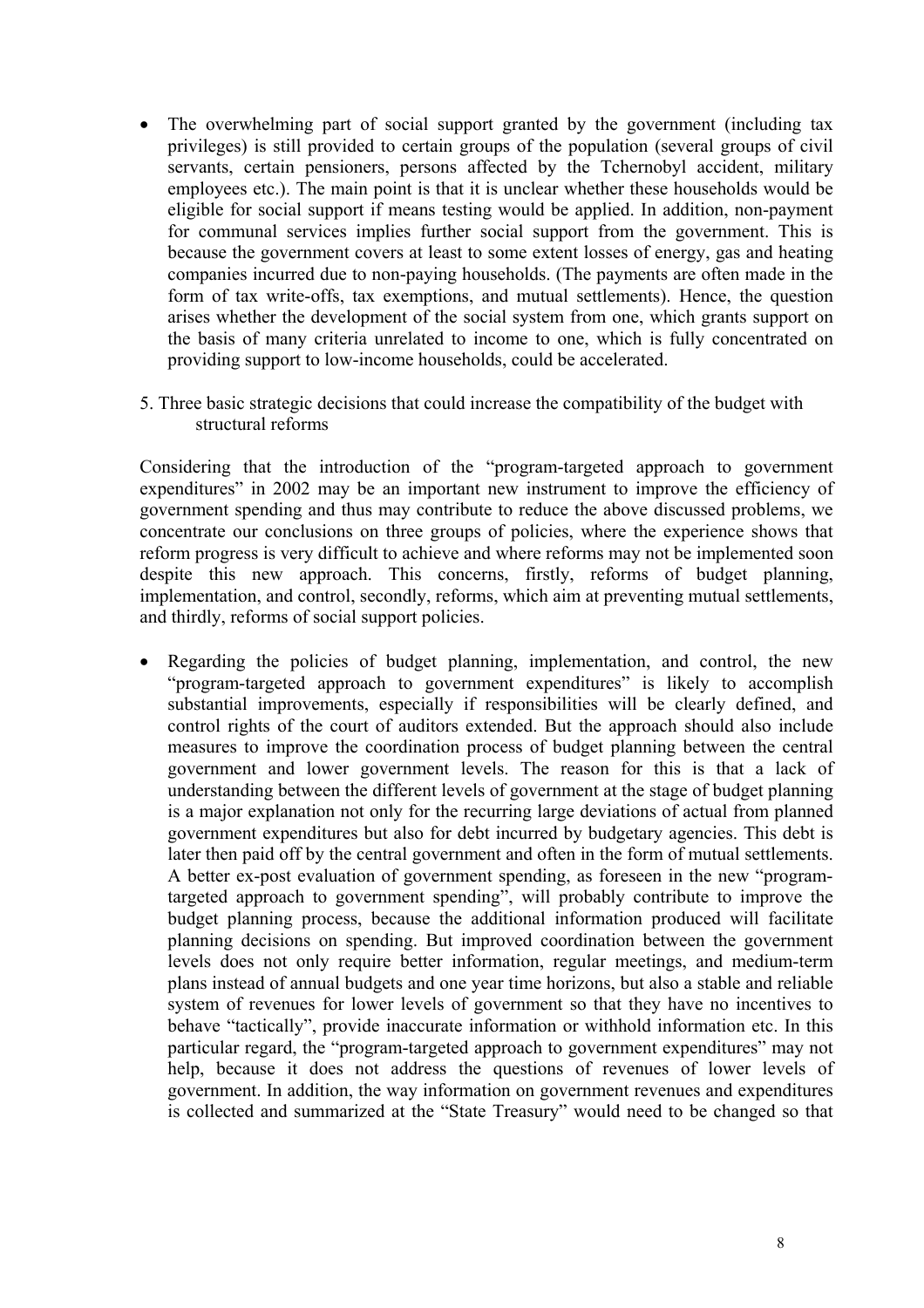this information becomes easier to understand and use.<sup>9</sup> On the budget implementation level, better definition of responsibilities will probably be decisive, and this is one major goal of the new envisaged mechanisms. On the budget control level, the reforms envisaged call for extended tasks of the court of auditors. However, this control can be effective only if the auditors can control oblast budgets and are independent of the ministries. Hence elementary necessary strategic decisions could be,

- to improve the classification of revenues and expenditures as a joint exercise of all government levels together with the State Treasury,
- to define a stable and reliable system of revenues for lower levels of government as one important means to improve the coordination of budget planning of the different government levels, and
- to extend the tasks of the court of auditors and simultaneously make it financially independent of the government.
- Reforms to effectively prevent mutual settlements between all levels of the government and enterprises would not only require the already mentioned better coordination between the different levels of government so that, for instance, budgetary agencies cannot incur any longer unauthorized debt. It would also require that the government receives all of its revenues in cash and that it pays for all expenditure programs in cash (including especially all social support programs). Since the largest entities with debt to the government, which either do not service their debt properly or use as payment the non-cash form, are energy enterprises and the government owned Naftogas Ukraine company, the unavoidable necessary strategic decision for the government to take is
	- to newly define and organize its relationship with all of these enterprises so that cash payments would be enforced.

Since another important reason for mutual settlements has been debt of the government concerning particularly VAT reimbursements, an additional decision necessary to be taken would be

- to improve the administration of this particular tax also with a view to reduce fraud activity (e.g. the granting of the tax credit concerning VAT could be made dependent upon proof of actual sales by the enterprise that claims the VAT tax credit).
- Reforms of the social support granted by the government would be most effective, if it there were direct cash or voucher payments to eligible low-income households only. Households above the low-income threshold would be excluded from receiving subsidies. Dependent on the granting of transitory support payments for groups who loose support, the government could realize net savings. Without such transitory support the net savings could exceed 1 percent of GDP. They could be larger in the long run, because the whole economy may become more efficient and productive, particularly because current social support subsidizes to some extent energy consumption. Necessary strategic decisions to achieve this objective concern three areas.

 $\overline{a}$ 

<sup>9</sup> In the opinion of many observers, the treasury, which was established several years ago to improve transparency of the budget, has not fully yielded the expected results and improvements. A major reason for this disappointment may be that the information collected by the treasury on government revenues and expenditures is not classified and organized in such a way that a user can easily understand it. For instance, a user might want to use the system to find out for what exact purpose expenditures were incurred. But often this question cannot be answered because each oblast may have own definitions of revenues and expenditures or has some freedom to classify revenues and expenditures and the treasury also has own definitions and classification numbers for revenues and expenditures.